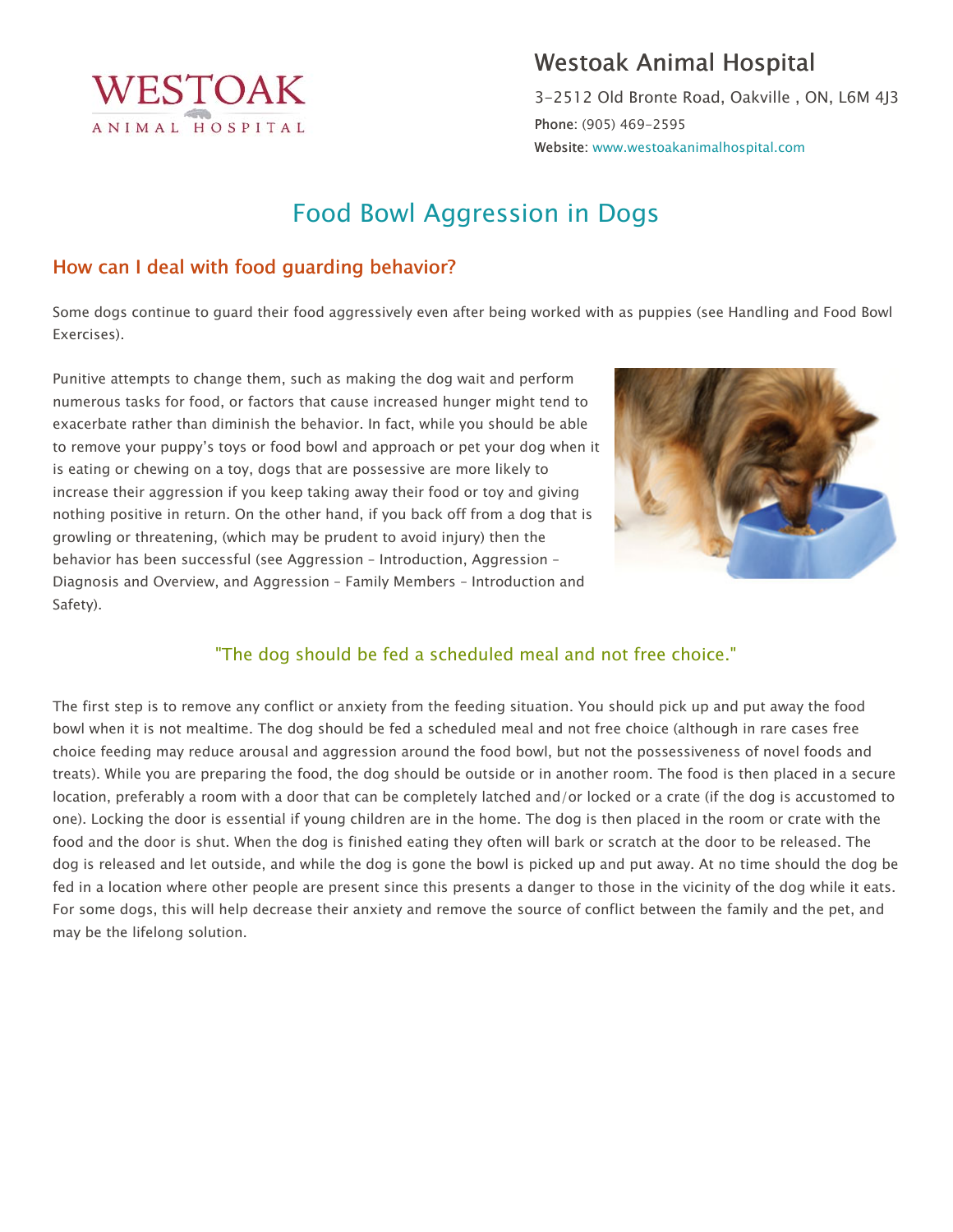#### Can food bowl aggression be reduced?



In some situations, if the aggression is not severe and if the dog is not aggressive about an empty food bowl or when being fed by hand, retraining by a responsible adult can be attempted. This often entails measured and controlled feeding. Only a responsible adult should perform this exercise, and then only when the dog is wearing a leash and head collar. The leash and head collar are a safety measure, providing a means of additional control should the dog not respond to your commands or should aggression begin to emerge. The dog's daily ration is split into multiple portions. The dog is told to sit/stay and a small amount of food is placed in the bowl; then the bowl is placed on the floor

and the person steps back 2 to 4 feet. The dog is released from the sit/stay to eat this amount. Once the dog has consumed the food, he is told verbally to back away from the bowl, asked again to sit/stay and the bowl is picked up, repeating the process until the whole meal is consumed.

### "Occasionally, a special treat can be added to the next portion of food."

Occasionally, a special treat can be added to the next portion of food. If at any time the dog stiffens or growls, the session ends and, once the dog leaves the bowl, it is picked up and put away.

Another option might be to use two food bowls placed well apart from each other. Have your dog sit and stay, place a small amount of food in one bowl and walk away to where the other bowl is located. When your dog is finished, have it sit and stay and then put food in the second bowl. If you divide the food into four to eight portions, you can move back and forth between food bowls, offering an occasional special treat in one of the bowls.

Over time, if there are no signs of anxiety or aggression, the bowls can be moved closer together; finally, proceed to the single bowl technique described above. Training should eventually progress so that you are standing beside the dog while the food bowl is lifted and refilled (sometimes adding a separate treat). Again very small portions should be given and a head halter should be used to ensure success. Have the dog sit after each small feeding is finished, lift the bowl, add food or a treat, and return it to the floor before releasing the dog to eat.

Finally, move on to slightly larger portions and try to get the dog to stop periodically while eating (with a verbal command plus the leash and head halter). When he sits, take the food bowl away, add more food and an occasional special treat and return it to the dog. It may not be safe to progress to patting the dog during eating or walking away and approaching, although under the supervision of a behaviorist, and with the use of a head halter and leash, additional progress might be possible. At no time should you confront or reprimand the dog; the session should merely end. If aggressive behavior occurs and it is necessary to end the session, offer the dog his food in confinement as described above.

"Do not use these techniques if the dog tends to lunge or attack as you approach."